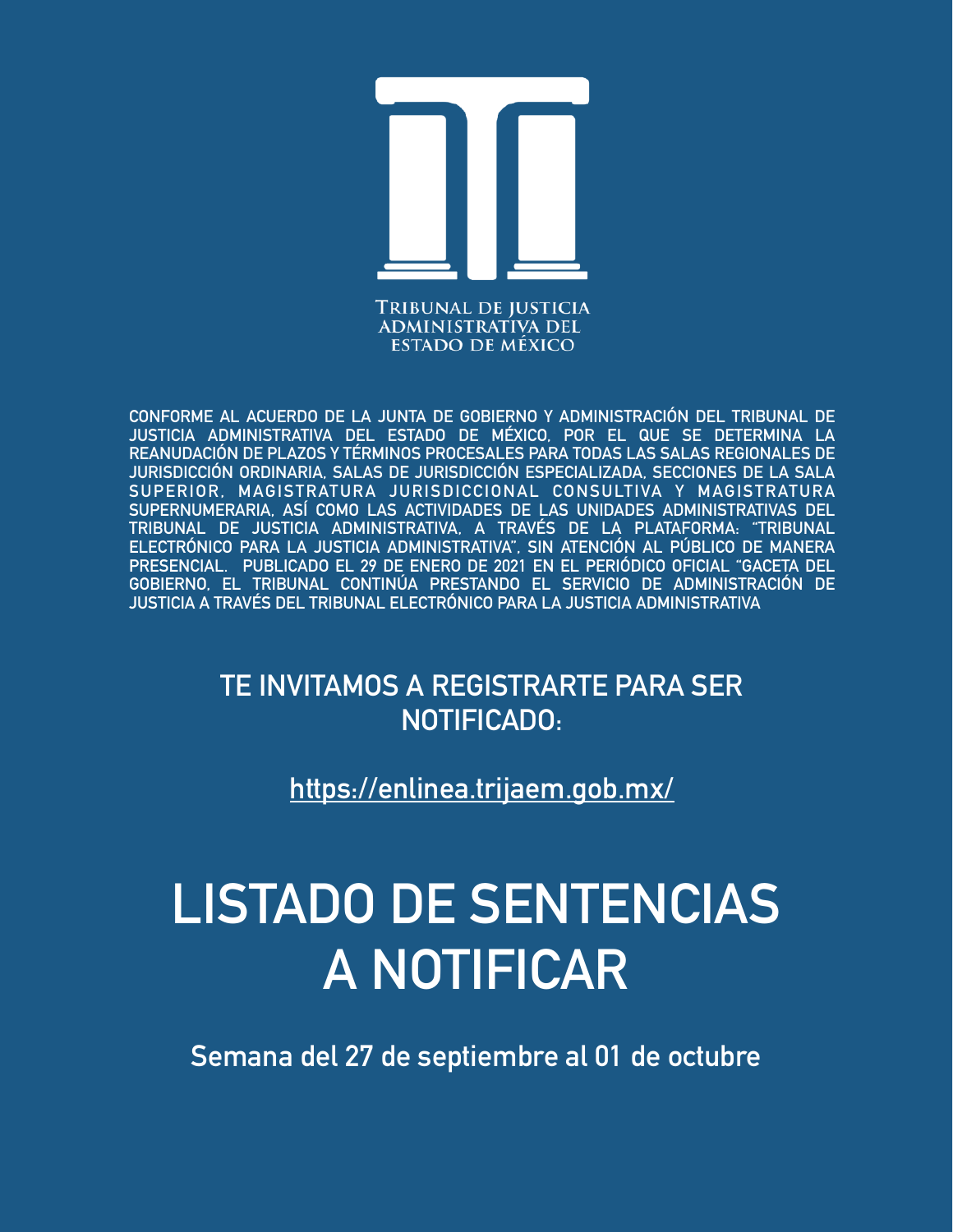### **TERCERA SALA REGIONAL TLALNEPANTLA DE BAZ**

| <b>JUICIOS ADMINISTRATIVOS</b> |  |  |
|--------------------------------|--|--|
| 368/2019                       |  |  |
| 141/2020                       |  |  |
| 217/2020                       |  |  |
| 279/2020                       |  |  |
| 343/200                        |  |  |
| 351/2020                       |  |  |
| 370/2020                       |  |  |
| 388/2020                       |  |  |
| 492/2020                       |  |  |
| 25/2021                        |  |  |
| 65/2021                        |  |  |
| 123/2021                       |  |  |
| 224/2021                       |  |  |
| 245/2021                       |  |  |
| 327/2021                       |  |  |
| 328/2021                       |  |  |
| 330/2021                       |  |  |
| 332/2021                       |  |  |
| 335/2021                       |  |  |
| 340/2021                       |  |  |
| 342/2021                       |  |  |
| 343/2021                       |  |  |
| 379/2021                       |  |  |
| 380/2021                       |  |  |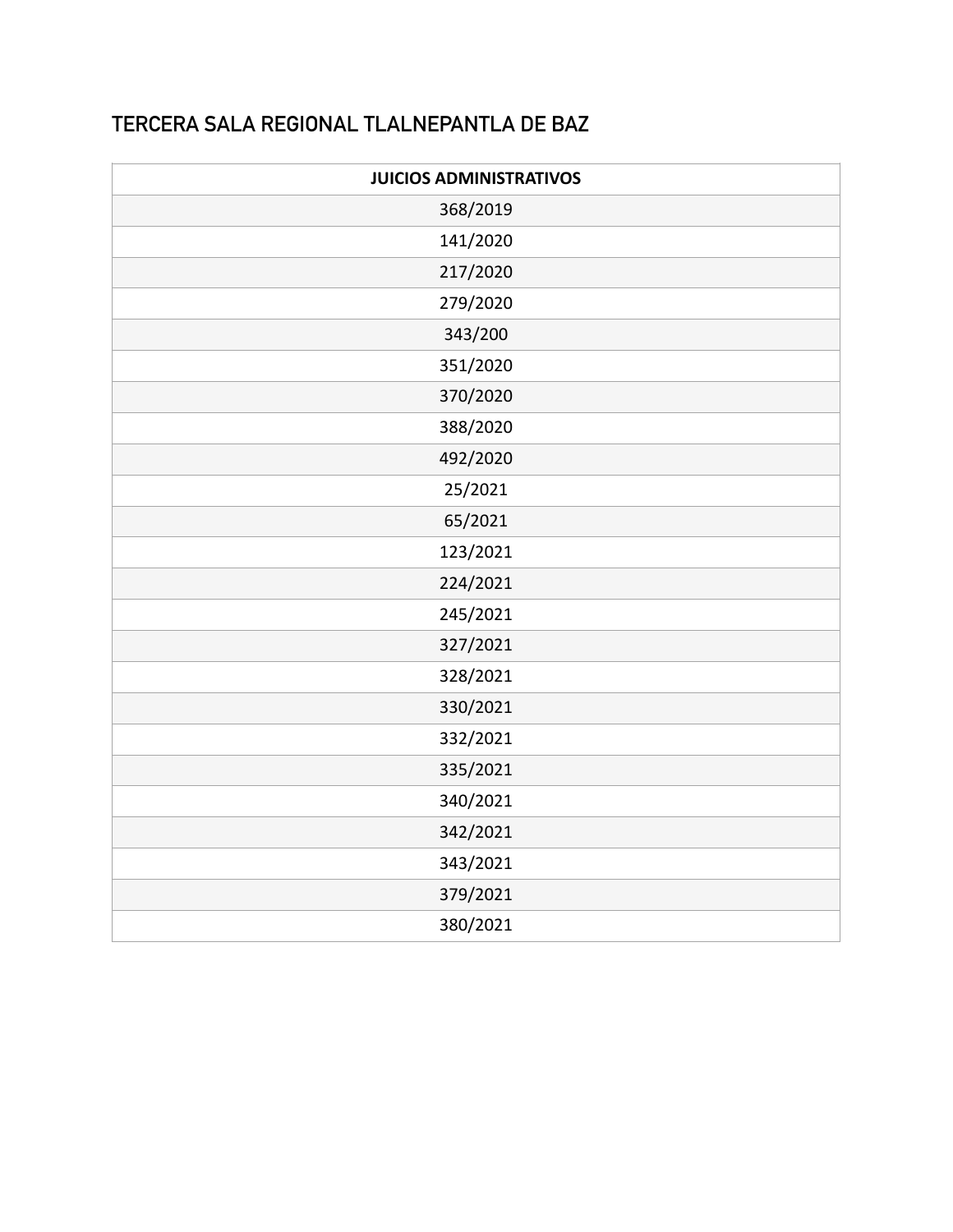#### **OCTAVA SALA ESPECIALIZADA EN MATERIA DE RESPONSABILIDADES ADMINISTRATIVAS DEL VALLE DE TOLUCA**

| <b>JUICIOS ADMINISTRATIVOS</b> | <b>EXPEDIENTE DE</b><br><b>RESPONSABILIDAD</b><br><b>ADMINISTRATIVA</b> | <b>RECURSO DE</b><br><b>INCONFORMIDAD</b> |
|--------------------------------|-------------------------------------------------------------------------|-------------------------------------------|
| EJA 29/2021                    | ERA 61/2021                                                             | ERA 110/2021                              |
| EJA 64/2021                    | ERA 65/2021                                                             | ERA 93/2021                               |
| EJA 84/2021                    | ERA 95/2021                                                             | ERA 105/2021                              |
|                                | ERA 96/2021                                                             |                                           |
|                                | ERA 102/2021                                                            |                                           |
|                                | ERA 98/2021                                                             |                                           |
|                                | ERA 101/2021                                                            |                                           |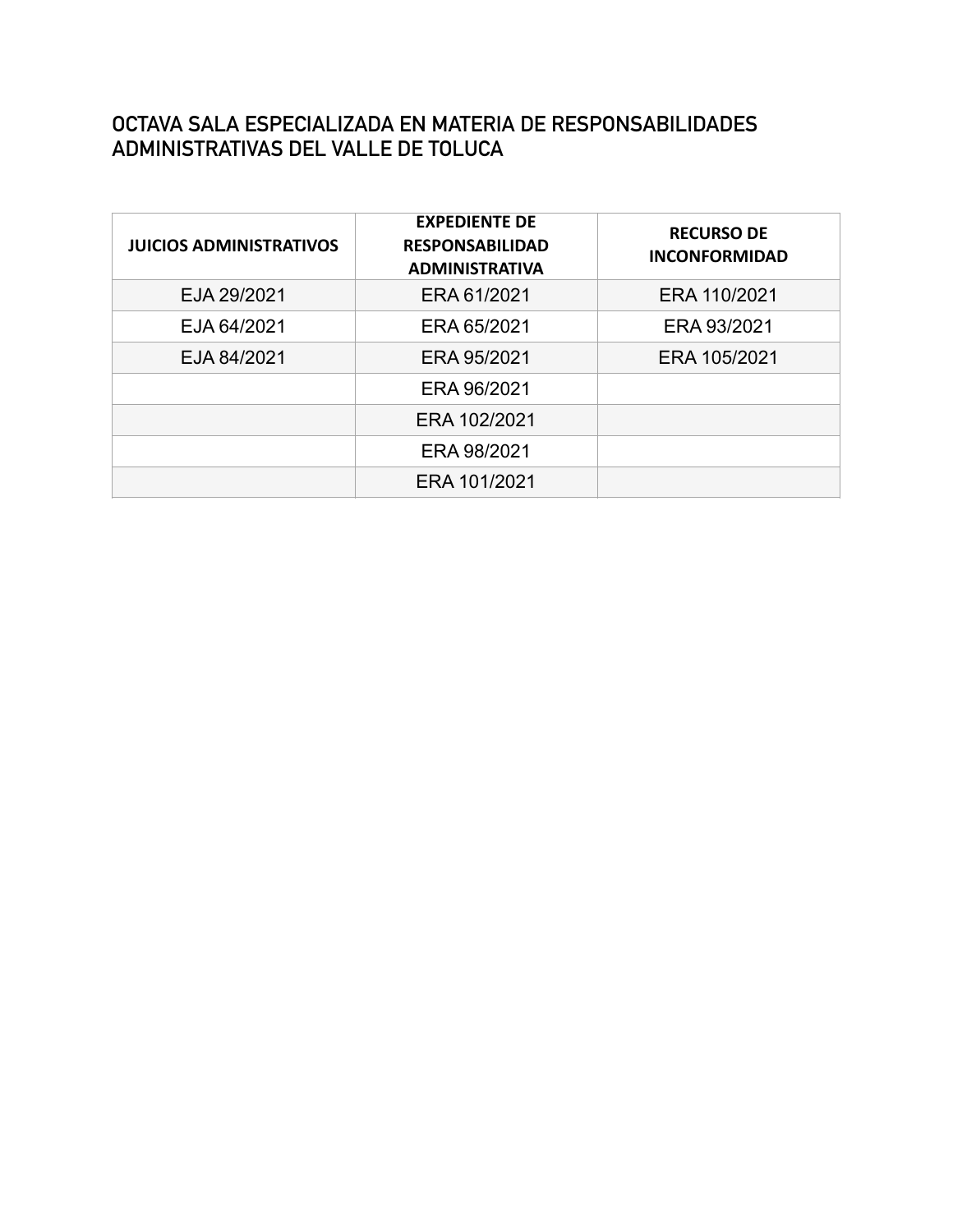## **PRIMERA SECCIÓN DE LA SALA SUPERIOR**

| RECURSOS DE REVISIÓN     | <b>EXCITATIVA</b> | <b>CONFLICTO DE</b><br><b>COMPETENCIA</b> |
|--------------------------|-------------------|-------------------------------------------|
| 447/2021                 | 145/2021          | 009/2021                                  |
| 449/2021                 | 146/2021          |                                           |
| 453/2021                 | 147/2021          |                                           |
| 460-469/2021 ACUM.       |                   |                                           |
| 475/2021                 |                   |                                           |
| 492/2021                 |                   |                                           |
| 507/2021                 |                   |                                           |
| 510/2021                 |                   |                                           |
| 515/2021                 |                   |                                           |
| 520-547 y 556/2021 ACUM. |                   |                                           |
| 521/2021                 |                   |                                           |
| 531/2021                 |                   |                                           |
| 538-539/2021 ACUM.       |                   |                                           |
| 540-541/2021 ACUM        |                   |                                           |
| 549/2021                 |                   |                                           |
| 557/2021                 |                   |                                           |
| 558/2021                 |                   |                                           |
| 567/2021                 |                   |                                           |
| 588/2021                 |                   |                                           |
| 601/2021                 |                   |                                           |
| 608/2021                 |                   |                                           |
| 632/2021                 |                   |                                           |
| 637/2021                 |                   |                                           |
| 650/2021                 |                   |                                           |
| 654/2021                 |                   |                                           |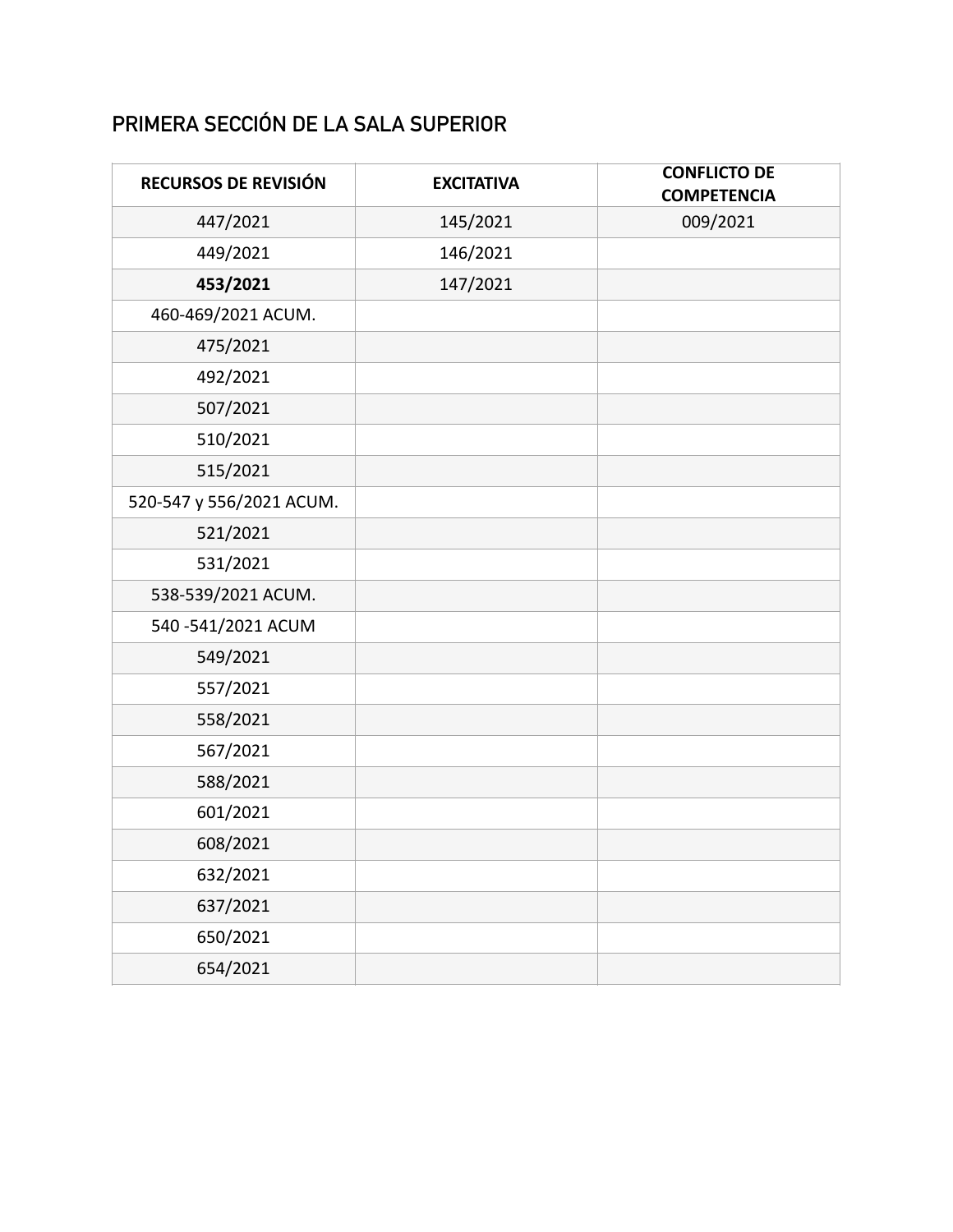## **SEGUNDA SECCIÓN DE LA SALA SUPERIOR**

| RECURSO DE REVISIÓN      | <b>INCIDENTE DE NULIDAD DE</b><br><b>NOTIFICACIONES</b> | <b>CUMPLIMIENTO EJECUTORIA</b><br><b>DE AMPARO</b> |
|--------------------------|---------------------------------------------------------|----------------------------------------------------|
| 311/2020 y 16/2021 acum. | 347/2021                                                | 612/2020 Y 614/2020                                |
| 112/2021                 |                                                         |                                                    |
| 142/2021                 |                                                         |                                                    |
| 165/2021                 |                                                         |                                                    |
| 173/2021                 |                                                         |                                                    |
| 186/2021                 |                                                         |                                                    |
| 196/2021                 |                                                         |                                                    |
| 204/2021                 |                                                         |                                                    |
| 228/2021                 |                                                         |                                                    |
| 235/2021                 |                                                         |                                                    |
| 286/2021                 |                                                         |                                                    |
| 298/2021                 |                                                         |                                                    |
| 299/2021                 |                                                         |                                                    |
| 324/2021                 |                                                         |                                                    |
| 332/2021                 |                                                         |                                                    |
| 333/2021 y 334/2021 acum |                                                         |                                                    |
| 342/2021                 |                                                         |                                                    |
| 361/2021                 |                                                         |                                                    |